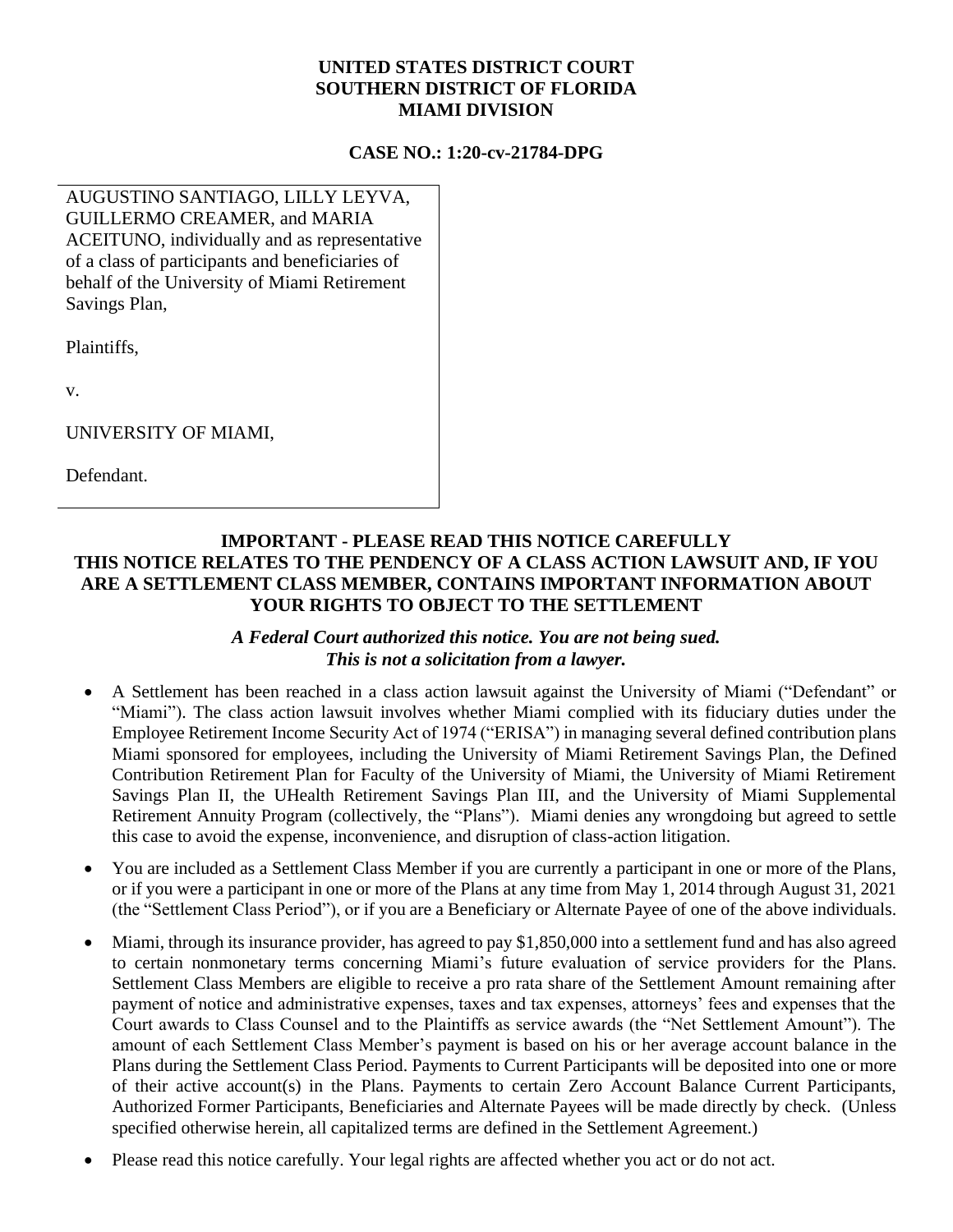| YOUR LEGAL RIGHTS AND OPTIONS IN THIS SETTLEMENT |                                                                                                                                                                                                                                                                                                                                                                                                                                         |  |
|--------------------------------------------------|-----------------------------------------------------------------------------------------------------------------------------------------------------------------------------------------------------------------------------------------------------------------------------------------------------------------------------------------------------------------------------------------------------------------------------------------|--|
| <b>DO YOU NEED TO</b><br><b>FILE A CLAIM?</b>    | If you are a Current Participant, meaning you had a positive balance in one or more<br>of the Plans as of August 31, 2021, you do <i>not</i> need to submit a claim to get a share<br>of the Net Settlement Fund.                                                                                                                                                                                                                       |  |
|                                                  | If you are a Former Participant, meaning you participated in one or more of the Plans<br>during the Settlement Class Period but did not have a positive balance in any one of<br>those Plans on August 31, 2021, you <i>must</i> submit, either electronically or by mail, a<br>Former Participant Claim Form in order to get a share of the Net Settlement Fund.<br>(See the enclosed Former Participant Claim Form for instructions.) |  |
| <b>OBJECT BY</b><br><b>MARCH 7, 2022</b>         | If you wish to object to any part of the Settlement, Class Counsel's request for<br>attorneys' fees and expenses, or the proposed service awards to the Plaintiffs, you<br>may (as discussed below) write to the Court to explain why you object. Please note<br>that if you object, the Court has authorized the parties to seek discovery from you,<br>including requests for documents and appearance at a deposition.               |  |
| <b>FINAL HEARING</b>                             | If you submit a written objection to the Court and counsel before the deadline above,<br>you may ask to speak at a hearing in Court about the fairness of the Settlement. You<br>may attend the hearing even if you do not file a written objection, but you will not<br>be permitted to address the Court at the hearing unless you notify the Court and<br>counsel by March 7, 2022, of your intention to appear at the hearing.      |  |
| <b>DO NOTHING</b>                                | If you are a Current Participant, you will get a share of the Net Settlement Fund to<br>which you are entitled and will give up your rights to sue Miami about the allegations<br>in this case. If you are a Former Participant, and do not submit a Former Participant<br>Claim Form, you will not get a share of the Net Settlement Fund and will give up<br>your rights to sue Miami about the allegations in this case.             |  |

**The Court still has to decide whether to approve this settlement, which may take some time, as explained below**.

# **BASIC INFORMATION**

## **1. What is this notice and why should I read it?**

The United States District Court for the Southern District of Florida has authorized this notice to let you know about a proposed settlement of a class action lawsuit called *Santiago, et al. v. University of Miami*, No. 1:20-cv-21784-DPG (S.D. Fla.) (the "Class Action"), brought on behalf of a class of current and former participants and beneficiaries in the Plans.

You do not need to live in Florida to get a benefit under the Settlement. This notice describes the Settlement. Please read this notice carefully. Your rights and options – **and the deadlines to exercise them** – are explained in this notice. Please understand that if you are a Settlement Class Member, your legal rights are affected regardless of whether you act or not.

#### **2. What is a class action?**

A class action is a lawsuit in which one or more plaintiffs sue on behalf of a group of people who allegedly have similar claims. After the parties reached an agreement to settle this case, the Court granted preliminary approval of the Settlement and preliminarily determined that the case should be treated as a class action for settlement purposes. Among other things, this preliminary approval permits Settlement Class Members to voice their support for or in opposition to the Settlement before the Court makes a final determination of whether to approve the Settlement. In a class action, the court resolves the issues for all class members.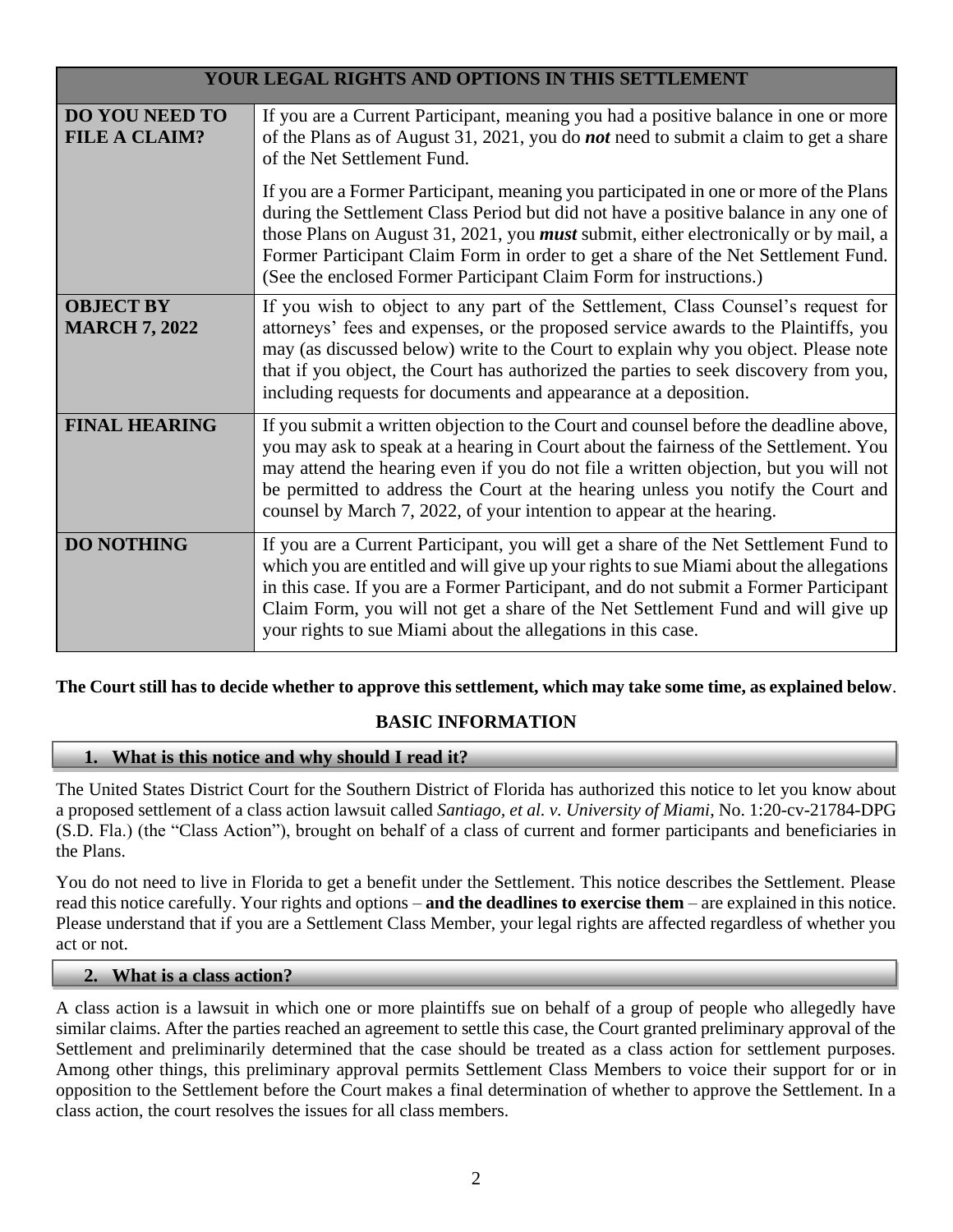## **THE CLAIMS IN THE LAWSUIT AND THE SETTLEMENT**

#### **3. What is this lawsuit about?**

Plaintiffs filed a class action complaint against Miami on behalf of a class of participants and beneficiaries in the Plans. The complaint alleges that Miami breached its fiduciary duties under ERISA—that is, certain responsibilities under federal law—by failing to prudently monitor and manage the Plans' administrative, recordkeeping, and investment fees, as well as certain investment options. A more complete description of what Plaintiffs alleged is in the Complaint and First Amended Complaint and is available on the Settlement Website at [www.MiamiERISASettlement.com.](http://www.miamierisasettlement.com/)

Miami denies all of Plaintiffs' claims of wrongdoing or liability against it and asserts that its conduct was lawful. Miami maintains that, at all relevant times, it has acted prudently and solely in the best interests of the Plans' participants, in accordance with its fiduciary responsibilities under ERISA. Among other things, appropriate fiduciaries monitor, review, and evaluate the Plans' investment options, their performance and expenses, and the administrative fees paid by the Plans. Miami also has insurance coverage related to the Plans. Miami and its insurer have worked together to determine how best to address Plaintiffs' claims. Miami and its insurer are settling the Class Action solely to avoid the expense, inconvenience, and disruption of litigation.

#### **4. Why is there a settlement?**

The Court has not conclusively decided in favor of either side in the case. Plaintiffs brought this Class Action under ERISA. Specifically, Plaintiffs filed an original Complaint, and later a First Amended Complaint, alleging that the University breached its fiduciary duties of loyalty and prudence to the Plans and their participants. (ECF Nos. 1 and 59.)

The University moved to dismiss the original, three-count Complaint on July 8, 2020, in its entirety for failure to state a claim under Rule 12(b)(6) and pursuant Rule 12(b)(1). (ECF No. 16.) On March 1, 2021, a Magistrate Judge issued a Report and Recommendation ("R&R"), recommending that Miami's motion to dismiss be granted with respect to Counts II and III of the Complaint, as well as Plaintiffs' "duty of loyalty" claim in Count I. However, the R&R recommended that Miami's motion be denied with respect to Plaintiffs' "duty of prudence" claim in Count I. (ECF No. 43.) The District Court affirmed and adopted the Magistrate Judge's Report on March 26, 2021, ordering the case to proceed as to what remained of Count I. (ECF No. 46.)

Thereafter, Plaintiffs engaged in significant written discovery, and Miami deposed each of the four Plaintiffs. Plaintiffs also filed a motion for class certification. In May 2021, the parties discussed whether a pre-trial, class-wide resolution might be attainable, and ultimately agreed to participate in a private mediation. On June 22, 2021, the parties engaged in a full-day mediation supervised by a nationally recognized mediator, David Geronemus, Esq., who has extensive experience mediating ERISA fiduciary-breach lawsuits similar to this one. After lengthy negotiations, the parties reached the principal terms of the Settlement. The final terms of that Settlement were negotiated over a period of months from June 22, 2021, through November 5, 2021. Upon finalizing the terms of the Settlement, Plaintiffs filed the Amended Complaint and also filed a motion for preliminary approval of the proposed class action settlement the Parties had reached. The Court preliminarily approved the Parties' class action Settlement, preliminarily certified the Settlement Class, and approved this notice to be sent to Settlement Class members.

## **WHO IS INCLUDED IN THE SETTLEMENT?**

#### **5. How do I know if I am in the Settlement Class?**

The Court decided that everyone who fits the following description is a member of the Settlement Class:

All persons who participated in the University of Miami Retirement Savings Plan, the Defined Contribution Retirement Plan for Faculty of the University of Miami, the University of Miami Retirement Savings Plan II, the UHealth Retirement Savings Plan III, and/or the University of Miami Supplemental Retirement Annuity Program at any time from May 1, 2014 through August 31, 2021 (the "Settlement Class Period"), including any Beneficiary of a deceased person who participated in any of the Plans at any time during the Settlement Class Period, and any Alternate Payee of a person subject to a Qualified Domestic Relations Order who participated in any of the Plans at any time during the Settlement Class Period.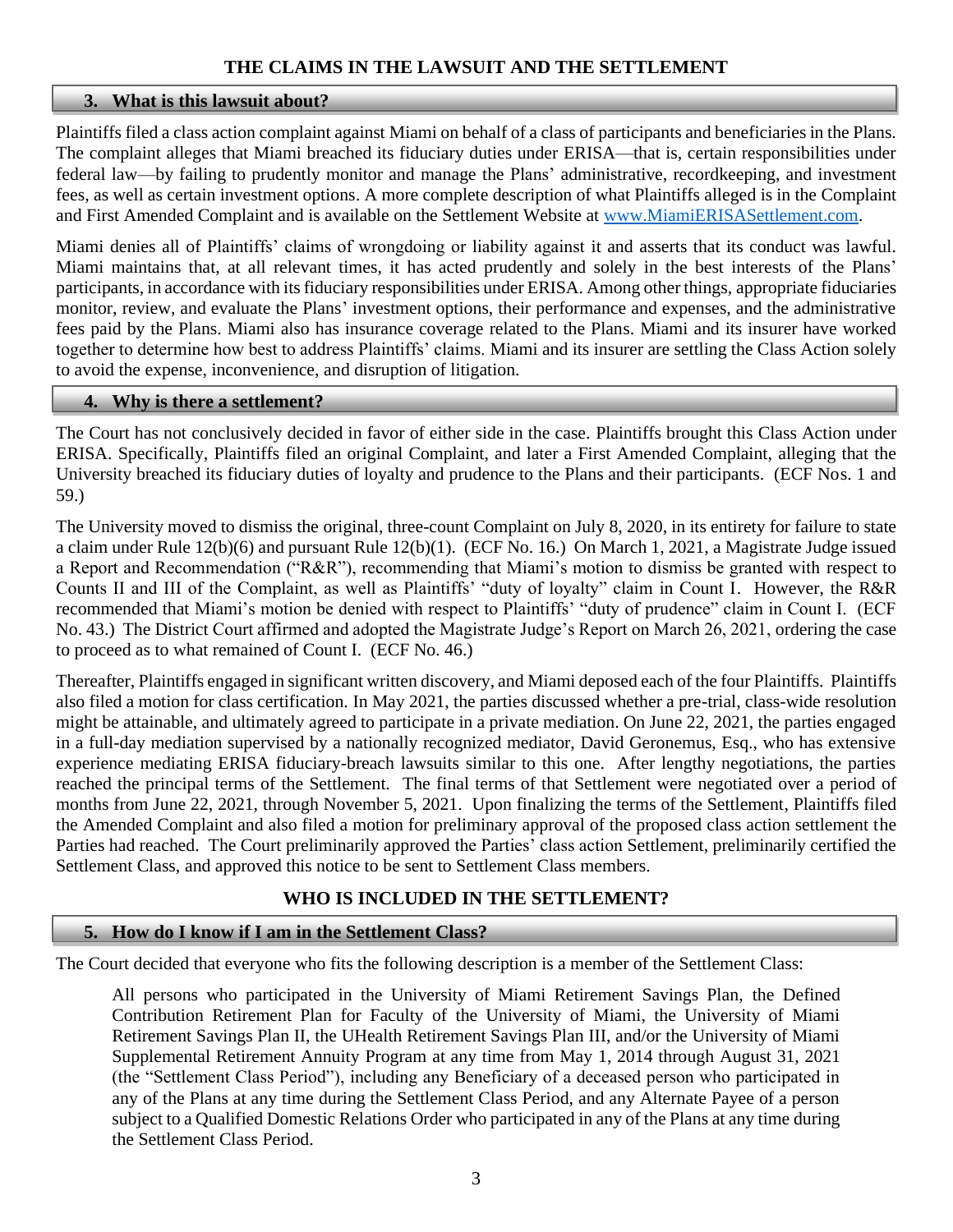Excluded from this Settlement Class are any individuals who were members of the Plans' fiduciary committees during the Settlement Class Period.

If you meet the definition above, and are not one of the excluded individuals, you are a Settlement Class Member.

# **THE SETTLEMENT BENEFITS**

# **6. What does the Settlement provide?**

Miami, through its insurer, has agreed to pay \$1,850,000 into a Settlement Fund, which includes amounts for expenses associated with administering the Settlement, taxes, tax expenses, as well as, to the extent required and approved by the Court, attorneys' fees and expenses to Class Counsel, and a service award to Plaintiffs. (*See* Questions No. 9-10.) The amount of each Settlement Class Member's payment is based on his or her average account balance in the Plans during the Settlement Class Period.

As part of the Settlement, Miami also has agreed to take certain actions in the future with respect to how it will evaluate service providers for the Plans. Specifically, before the conclusion of the three-year Settlement Period, the Plans' fiduciaries will initiate a request for proposal ("RFP") process for recordkeeping and administrative services for the Plans. In addition, Miami will not agree to any increase in the contractual per-participant or asset-based fees paid to Fidelity and TIAA, respectively, for recordkeeping services they provide to the Plans during the Settlement Period.

If you are a Settlement Class Member (*see* Question No. 5) and you are a Current Participant, your payment will be deposited into one or more of your accounts in the Plans, and invested initially in the relevant qualified default investment alternative. If you choose to do so, you may then change your investment elections in the same way that you may for the other amounts invested in the Plans. If you are a Settlement Class Member and a Current Participant, but are determined to be a Zero Account Balance Current Participant at the time of payment, you will receive your payment in the form of a check.

If you are an Authorized Former Participant who has timely submitted (electronically or by mail) a Former Participant Claim you will receive any payment under the Settlement directly in the form of a check.

If you are a beneficiary entitled to receive payments on behalf of a Settlement Class Member (a "Beneficiary"), you will receive your payment under the Settlement directly in the form of a check.

If you are an alternate payee entitled to receive payments on behalf of a Settlement Class Member pursuant to a Qualified Domestic Relations Order (an "Alternate Payee"), you will receive your payment directly in the form of a check.

# **HOW TO GET BENEFITS**

## **7. How do I get benefits?**

Ī

After the Settlement Effective Date, the Settlement Administrator will cause the Net Settlement Amount to be allocated and distributed to Current Participants, Authorized Former Participants, and their Beneficiaries or Alternate Payees, in accordance with the Plan of Allocation set forth in Article 6 of the Settlement Agreement and as ordered by the Court. The Settlement Administrator will utilize the quarter-ending account balances invested in the Plans for each Settlement Class Member during the Settlement Class Period to calculate payments to Settlement Class Members. Payments will be calculated as follows:

- 1. The end-of-quarter balances in all of the Plans during the Settlement Class Period of each Settlement Class Member are identified for each quarter;
- 2. All end-of-quarter balances identified in step 1 are summed together for each Settlement Class Member;
- 3. An average end-of-quarter balance for each Settlement Class Member is calculated for the Settlement Class Period (if a Settlement Class Member is or was a participant in more than one Plan, his or her average end-ofquarter balance in each such Plan is added together, for a total average end-of-quarter balance for such Settlement Class Member across all such Plans);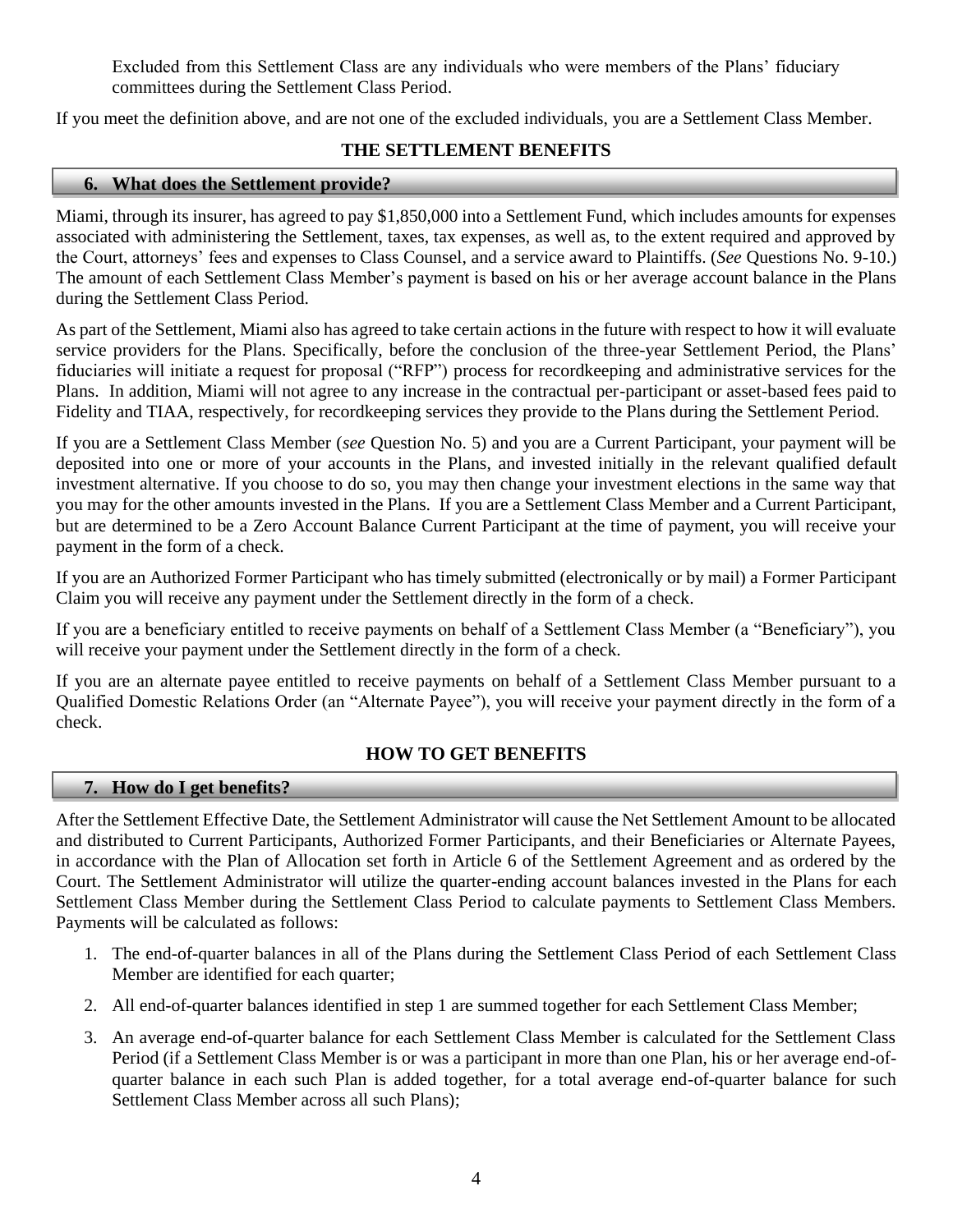- 4. For each Settlement Class Member, the average end-of-quarter balance determined by step 3 is divided by the sum of all of the average end-of-quarter balances of all Settlement Class Members for the Settlement Class Period;
- 5. Each Settlement Class Member will receive the fraction of the total Net Settlement Amount which is calculated in step 4;
- 6. For purposes of these calculations, a zero should be included as the balance for any quarter during which an individual had no account balance, or did not participate in the Plans, at the quarter-end.

No amount shall be distributed to an Authorized Former Participant, Beneficiary, or Alternate Payee that is ten dollars (\$10.00) or less, because such an amount is de minimis and would cost more in processing than its value. The total amount of all checks to be written by the Settlement Administrator plus the total amount of all credits that the Plans are instructed to make to Current Participants may not exceed the Net Settlement Amount.

The Settlement Administrator will complete all payment calculations described above within thirty (30) calendar days after the Settlement Effective Date. Current Participants will receive their Settlement payments as contributions to one or more of their accounts in the Plans, as provided in Paragraph 6.4 of the Settlement Agreement, unless the Current Participant is a Zero Account Balance Current Participant entitled to a payment by check in accordance with Paragraph 6.5 of the Settlement Agreement. Current Participants are not required to submit a Former Participant Claim Form to receive a Settlement payment.

Authorized Former Participants (meaning Former Participants who timely have submitted, electronically or by mail, a Former Participant Claim Form and qualify for Settlement payments) will receive their Settlement payment in the form of a check.

Beneficiaries will receive payments by check in amounts corresponding to their entitlement as beneficiaries of the Current Participant or of the Authorized Former Participant with respect to which the payment is made. Alternate Payees will receive payments by check if and to the extent they are entitled to receive a portion of a Current Participant's or Authorized Former Participant's allocation under Article 6 of the Settlement Agreement, in accordance with the terms of the applicable Qualified Domestic Relations Order on file with the Plans' recordkeepers.

## **8. When will I get my payment?**

The hearing to consider the final fairness of the Settlement is scheduled for April 5, 2022.

If you are a Current Participant, then you will receive your pro rata share of the Net Settlement Amount in the form of a deposit into your Plan account approximately three (3) months after the Settlement has received final approval and/or after any appeals have been resolved in favor of the Settlement. If you are a Zero Account Balance Current Participant or an eligible Beneficiary or Alternate Payee of a Current Participant, then you will receive your Settlement payment in the form of a check approximately three (3) months after the Settlement has received final approval and/or after any appeals have been resolved in favor of the Settlement.

If you are an Authorized Former Participant (or a Beneficiary or Alternate Payee of such participant) who has timely submitted, electronically or by mail, a Former Participant Claim Form, the Settlement Administrator will effect a payment in the form of a check, representing your pro rata share of the Net Settlement Amount within approximately five (5) months after the Settlement has received final approval and/or after any appeals have been resolved in favor of the Settlement.

If you are a Former Participant (or a Beneficiary or Alternate Payee of such participant) who does *not* submit a Former Participant Claim Form, you are not eligible and will not receive a payment for your pro rata share of the Net Settlement Amount, and you will still not be entitled to bring a claim concerning these issues against Miami.

All checks will expire and become void 120 days after they are issued, if they have not been cashed. These payments may have certain tax consequences; you should consult your tax advisor.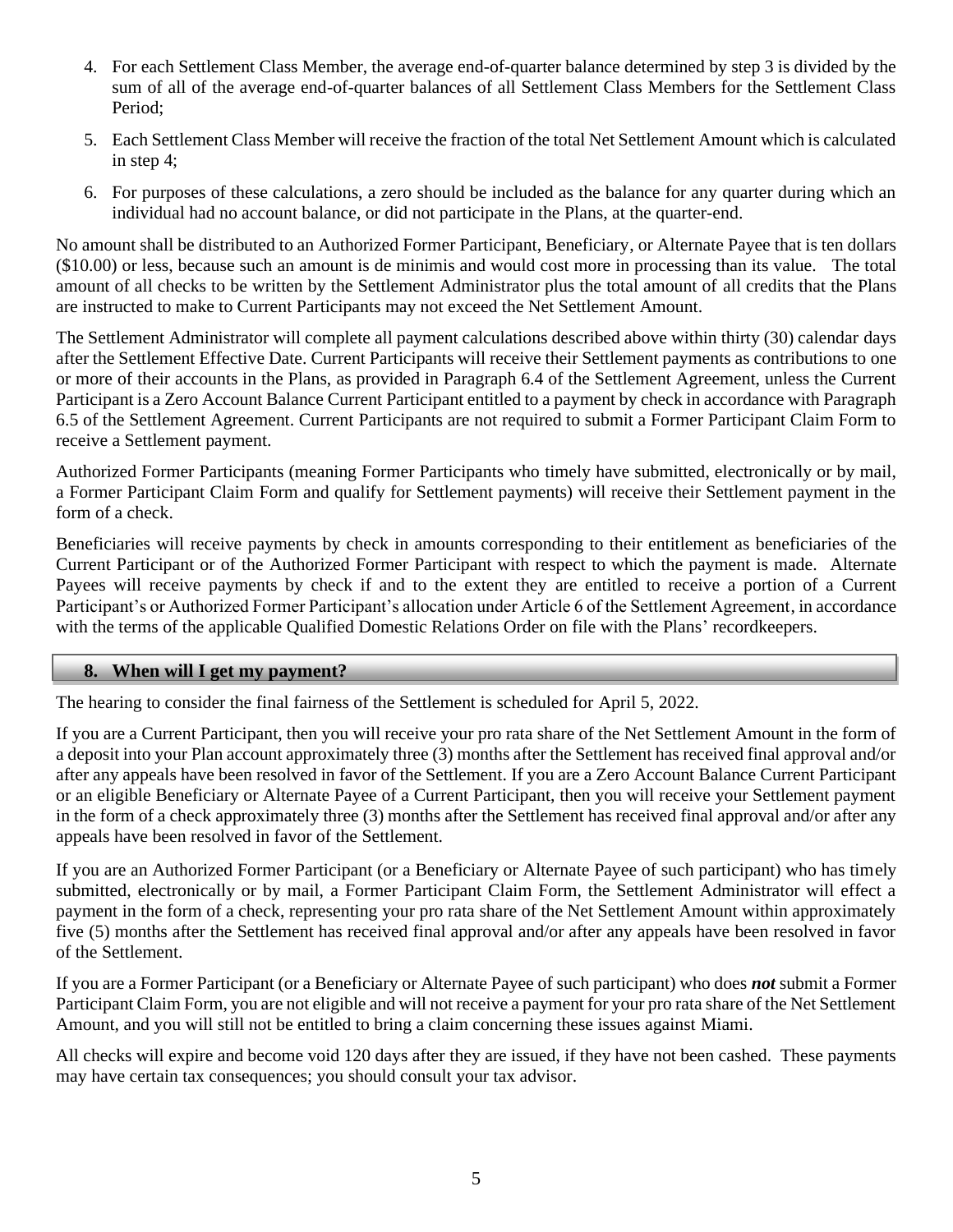#### **9. Who represents the Settlement Class?**

For purposes of the Settlement, the Court has appointed lawyers from the law firm Wenzel Fenton Cabassa, P.A., McKay Law, LLC, and Justice for Justice, LLC. If you want to be represented by your own lawyer, you may hire one at your own expense.

In addition, the Court appointed the Named Plaintiffs, Augustina Santiago, Lilly Leyva, Guillermo Creamer, and Maria Aceituno, to serve as the Class Representatives. They are also Settlement Class Members. Subject to approval by the Court, Class Counsel has proposed that up to \$7,000 may be paid to Plaintiffs as the Class Representatives in recognition of time and effort they expended on behalf of the Settlement Class. The Court will determine the proper amount of any award to Plaintiffs. The Court may award less than that amount, or none at all.

#### **10. How will the lawyers be paid?**

Class Counsel has not received any payment for their services in prosecuting the case or obtaining the Settlement, nor have they been awarded any expenses which they have incurred. Class Counsel will apply to the Court for an award of attorneys' fees not to exceed one-third (33.33%) of the total \$1,850,000.00 Settlement amount, plus their expenses incurred in the prosecution of the case. The Court will determine the proper amount of any attorneys' fees and expenses to award Class Counsel. Any attorneys' fees and expenses awarded by the Court will be paid to Class Counsel from the \$1,850,000.00 Settlement Fund.

# **YOUR RIGHTS AND OPTIONS**

## **11. What is the effect of the final approval of the Settlement?**

If the Court grants final approval of the Settlement, a final order and judgment dismissing the case will be entered in the Class Action. Payments under the Settlement will then be processed and distributed. The release by Settlement Class Members will also take effect. All members of the Settlement Class will release and forever discharge Miami and each of the Released Defendant Parties from any and all Plaintiffs' Released Claims, which are defined in the Settlement Agreement as follows:

"Released Claims" means any and all actual or potential claims, actions, demands, rights, obligations, liabilities, damages, attorneys' fees, expenses, costs, and causes of action, whether arising under federal, state, or local law, whether by statute, contract, or equity, whether brought in an individual or representative capacity, whether known or unknown, suspected or unsuspected, foreseen or unforeseen, for actions during the Settlement Class Period:

That were asserted in the Class Action, or that arise out of, relate to, or are based on any of the allegations, acts, omissions, facts, matters, transactions, or occurrences that were alleged, asserted, or set forth in the Plaintiffs' original Complaint and/or First Amended Complaint; or

That arise out of, relate in any way to, are based on, or have any connection with the Plans' management or administration, including but not limited to: (a) the selection, oversight, retention, monitoring, compensation, fees, or performance of the Plans' investment options or service providers or advisors; (b) fees, costs, or expenses charged to, paid, or reimbursed by the Plans or any Settlement Class Member; (c) disclosures or failures to disclose information regarding the Plans' investment options or service providers; (d) the investment options offered to the Plans' participants; (e) the compensation received by the Plans' service providers; (f) the selection of service providers or advisors to the Plans; (g) the services provided to the Plans or the costs of those services; (h) the payment of compensation based on a percentage of total assets; (i) the Plans' investment structure(s); or (j) any alleged breach of the duty of loyalty, care, prudence, diversification, or any other fiduciary duties or prohibited transactions; or

That would be barred by *res judicata* based on entry of the Final Order; or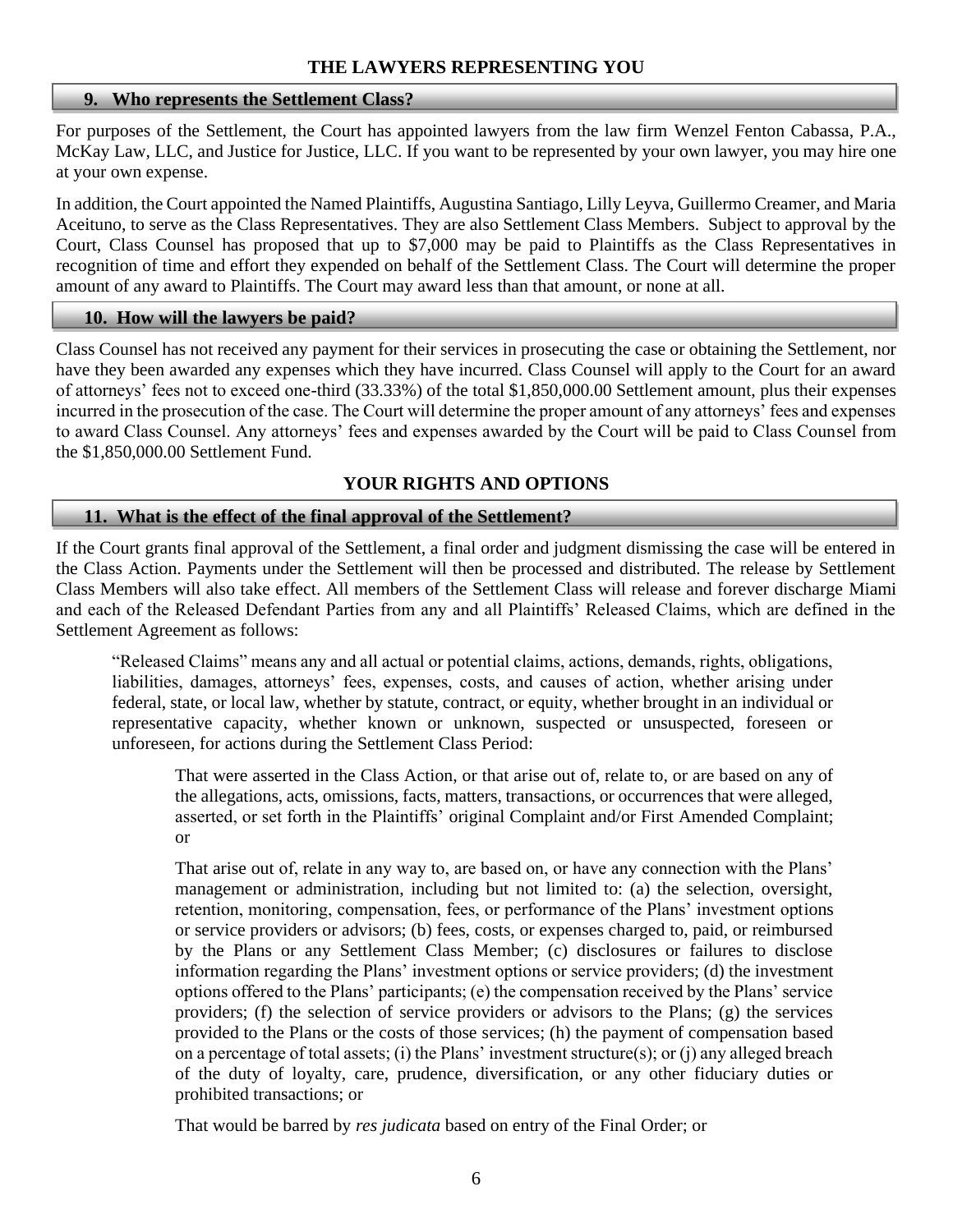That relate to the direction to calculate, the calculation of, and/or the method or manner of allocation of the Qualified Settlement Fund to the Plans or any member of the Settlement Class in accordance with the Plan of Allocation; or

That relate to the approval by the Independent Fiduciary of the Settlement Agreement, unless brought against the Independent Fiduciary alone.

No Settlement Class Member will be permitted to assert any Released Claims in any other litigation against Miami or any of the other Released Parties identified in the Settlement Agreement. If you object to any of the terms of the Settlement Agreement, you may notify the Court of your objection. (*See* Table on page 2 of this Notice.)

If the Settlement is not approved, the case will proceed as if no settlement had been attempted or reached. If the Settlement is not approved and the case resumes, there is no assurance that a class would be certified for litigation purposes or that members of any certified class will recover more than is provided for under the Settlement, or anything at all.

## **12. What happens if I do nothing at all?**

If you are a Current Participant, or a Beneficiary or an Alternate Payee of a Current Participant, and you do nothing, you still will participate in the Settlement of this Class Action as a Settlement Class Member, and you will release any claims you may have against Miami and the other Released Parties, as set forth above and in the Settlement Agreement. (*See* Question Nos. 11 and 14.) You may also receive a payment as described in Question No. 8.

If you are a Former Participant, or a Beneficiary or an Alternate Payee of a Former Participant, and you do nothing, you will be bound by the Settlement of the Class Action as described in this Settlement Notice, if the Settlement is finally approved, BUT YOU WILL NOT RECEIVE ANY MONEY UNLESS YOU SUBMIT A FORMER PARTICIPANT CLAIM FORM, POSTMARKED BY THE CLAIMS DEADLINE TO BE ESTABLISHED BY THE COURT.

## **13. Can I get out of the settlement?**

No. If the Court approves the Settlement, you will be bound by it and will receive whatever benefits you are entitled to under its terms. You cannot exclude yourself from the Settlement, but you may notify the Court of any objection you might have to the Settlement. (*See* Question No. 15.) If the Court approves the Settlement, it will do so under Federal Rule of Civil Procedure 23(b)(1), which does not permit class members to opt out of the Settlement Class.

## **14. Can I sue the University of Miami for the same thing?**

No. If the Court approves the Settlement, you will have released any right to sue Miami or any of the other Released Parties identified in the Settlement Agreement for the claims being resolved by this Settlement and any and all other "Released Claims," as set forth in the Settlement Agreement and in Question No. 11 above.

## **15. How do I object to the Settlement?**

If you are a Settlement Class Member, you can object to any part of the Settlement or to Class Counsel's request for an award of attorneys' fees, expenses, and Plaintiffs' awards. To object, you must submit a written statement giving the reasons why you think the Court should not approve the Settlement. The Court will consider your views. Your objection to the Settlement or Class Counsel's request for attorneys' fees and expenses must be received no later than March 7, 2022, and must be sent to the Court and the attorneys for the Parties at the addresses below:

| <b>The Court</b>                | <b>Class Counsel</b>     | <b>Defense Counsel</b>            |
|---------------------------------|--------------------------|-----------------------------------|
| Clerk of Court                  | Brandon J. Hill          | Christopher Boran                 |
| Southern District of Florida    | <b>WENZEL FENTON</b>     | MORGAN, LEWIS & BOCKIUS LLP       |
| Wilkie D. Ferguson, Jr.         | CABASSA, P.A.            | 110 N Wacker Drive                |
| <b>United States Courthouse</b> | 1110 North Florida Ave., | Chicago, Illinois 60606           |
| 400 North Miami Avenue          | Suite 300                | christopher.boran@morganlewis.com |
| Miami, Florida 33128            | Tampa, Florida 33602     |                                   |
|                                 | bhill@wfclaw.com         |                                   |